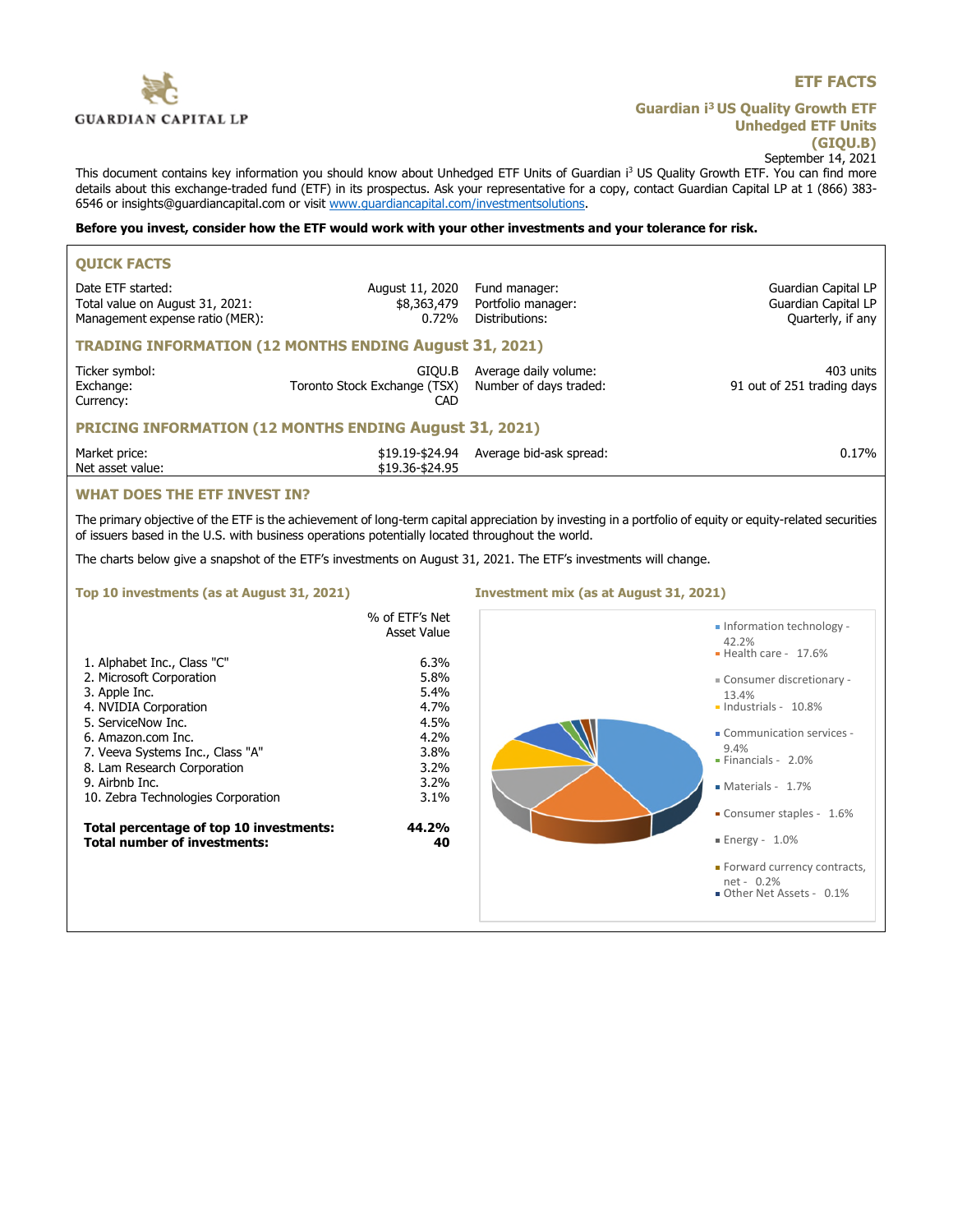# **HOW RISKY IS IT?**

# **RISK RATING**

The value of the ETF can go down as well as up. You could lose money.

One way to gauge risk is to look at how much an ETF's returns change over time. This is called "volatility".

In general, ETFs with higher volatility will have returns that change more over time. They typically have a greater chance of losing money and may have a greater chance of higher returns. ETFs with lower volatility tend to have returns that change less over time. They typically have lower returns and may have a lower chance of losing money.

Guardian Capital LP has rated the volatility of this ETF as medium.



For more information about the risk rating and specific risks that can affect the ETF's returns, see the "Risk Factors" section of the ETF's prospectus.

## **NO GUARANTEES**

ETF's do not have any guarantees. You may not get back the amount of money you invest.

## **HOW HAS THE ETF PERFORMED?**

This section tells you how the Unhedged ETF Units of the ETF have performed, with returns calculated using the ETF's net asset value (NAV). However, this information is not available because the ETF has not yet completed a calendar year.

#### **Year-by-year returns**

This section tells you how the Unhedged ETF Units of the ETF have performed in past calendar years. However, this information is not available because the ETF has not yet completed a calendar year.

#### **Best and worst 3-month returns**

This section shows the best and worst returns for the Unhedged ETF Units of the ETF in a 3-month period. However, this information is not available because the ETF has not yet completed a calendar year.

#### **Average return**

As of August 31, 2021, the annual compounded return of this ETF was 23.23% since inception. If you had invested \$1,000 in this ETF since inception, your investment would now be worth \$1,246.95.

## **TRADING ETFS**

ETFs hold a basket of investments, like mutual funds, but trade on exchanges like stocks. Here are a few things to keep in mind when trading ETFs.

### **Pricing**

ETFs have two sets of prices: market price and net asset value (NAV).

#### **Market price**

- ETFs are bought and sold on exchanges at the market price. The market price can change throughout the trading day. Factors like supply, demand, and changes in the value of an ETF's investments can affect the market price.
- You can get price quotes any time during the trading day. Quotes have two parts: bid and ask.
- The bid is the highest price a buyer is willing to pay if you want to sell your ETF units. The ask is the lowest price a seller is willing to accept if you want to buy ETF units. The difference between the two is called the "bid-ask spread".
- In general, a smaller bid-ask spread means the ETF is more liquid. That means you are more likely to get the price you expect.

#### **Net Asset Value**

- Like mutual funds, ETFs have a NAV. It is calculated after the close of each trading day and reflects the value of an ETF's investments at that point in time.
- NAV is used to calculate financial information for reporting purposes like the returns shown in this document.

#### **Orders**

There are two main options for placing trades: market orders and limit orders. A market order lets you buy or sell units at the current market price. A limit order lets you set the price at which you are willing to buy or sell units.

### **Timing**

In general, market prices of ETFs can be more volatile around the start and end of the trading day. Consider using a limit order or placing a trade at another time during the day.